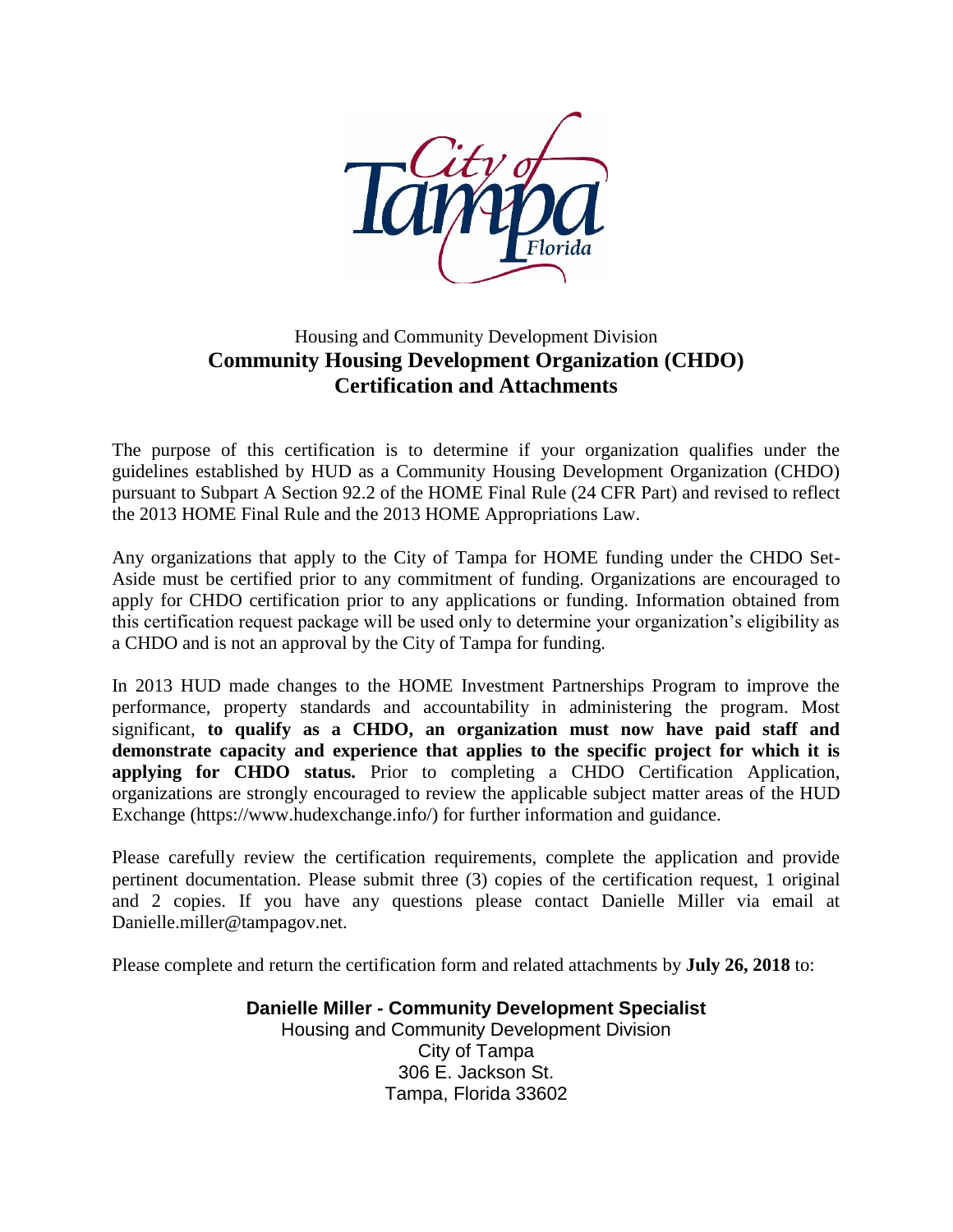## **CHDO CERTIFICATION**

# **CITY OF TAMPA -** Division of Housing and Community Development **CHDO APPLICATION ONLY**

# **I. CHDO STATUS**

If the applicant is applying for CHDO certification, documentation of each of the following items must be provided as attachments or that item will be deemed incomplete. All applicants seeking CHDO funding must mark the appropriate response. If the applicant is unable to answer one of the questions using the responses provided, they are not eligible to receive CHDO funding. **Incomplete applications will not be considered for CHDO status.**

#### **1. LEGAL STATUS**

A. The nonprofit organization is organized under State or local laws, as evidenced by:

Charter **Articles of Incorporation** 

B. No part of its net earnings are to the benefit of any member, founder, contributor, or individual, as evidenced by:

Charter **Articles of Incorporation** 

- C. Has a tax exemption ruling from the Internal Revenue Service (IRS) under Section 501(c)(3) or (4) of the Internal Revenue Code of 1986, as evidenced by:
	- $501(c)(3)$  or (4) Certificate from the IRS Is classified as a subordinate of a central organization non-profit under section 905 of the Internal Revenue code, as evidenced by a group exemption letter from the IRS that includes the CHDO.
- D. Has among its purposes the provision of decent housing that is affordable to low- and moderate-income people, as evidenced by a statement in the organization's:



Charter **Articles of Incorporation** By-Laws and a set of the set of the Resolutions in the Resolutions of the Resolutions of the Resolutions of the Resolutions of the Resolutions of the Resolutions of the Resolutions of the Resolutions of the Resolutions of

#### **2. CAPACITY**

A. Conforms to the financial accountability standards of 24 CFR 84.21, "Standards for Financial Management Systems", as evidenced by:

| a certification from a Certified Public<br>a notarized statement by the |
|-------------------------------------------------------------------------|
| president or chief financial officer<br>Accountant                      |
| of the organization                                                     |
| a HUD approved audit summary                                            |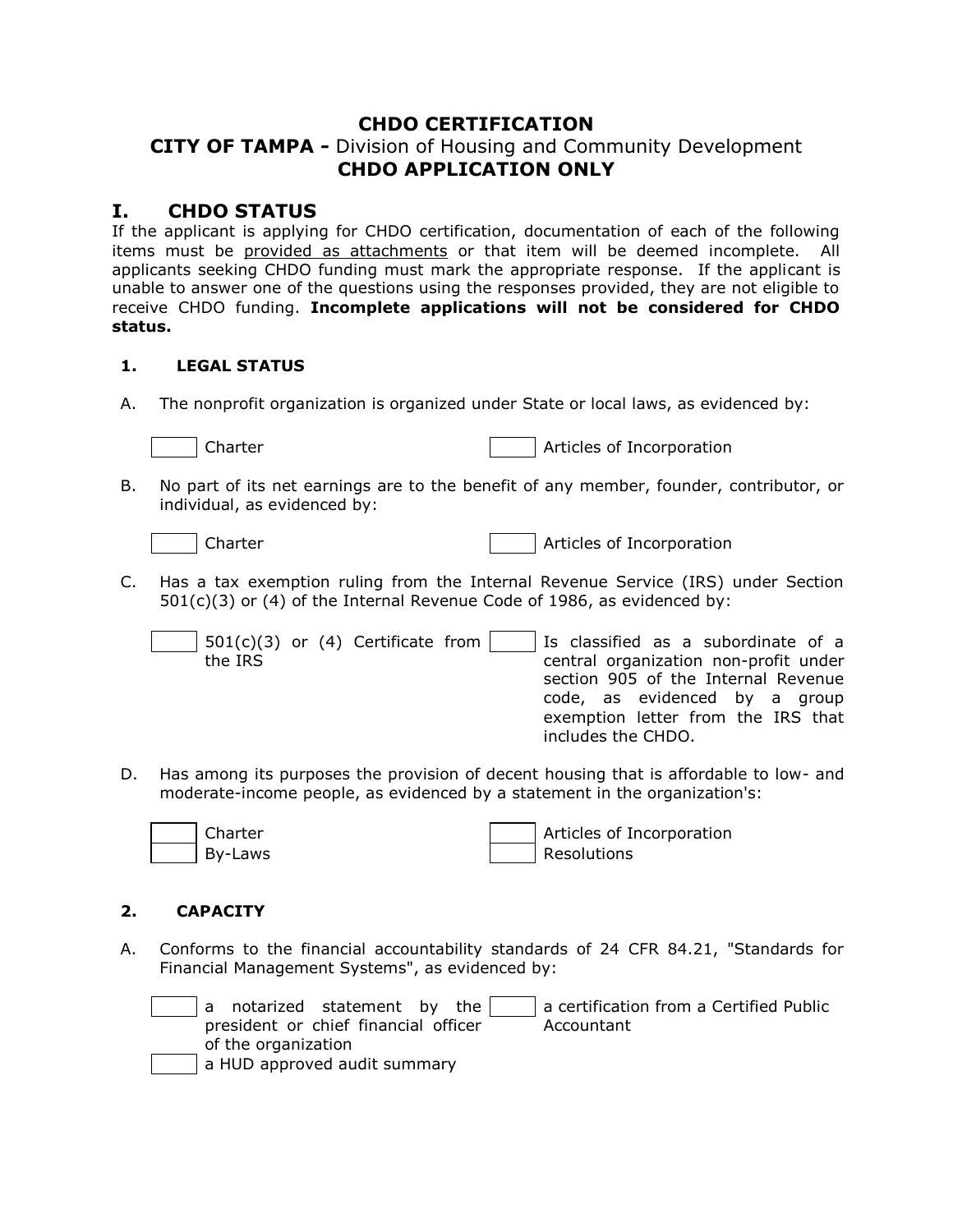B. Has a demonstrated capacity for carrying out activities assisted with HOME funds, as evidenced by:

| resumes and/or statements       | contract(s) with consultant firms  |
|---------------------------------|------------------------------------|
| that describe the experience    | or individuals who have housing    |
| of key staff members who        | experience similar to projects to  |
| have successfully completed     | be assisted with HOME funds, to    |
| projects similar to those to be | train appropriate key staff of the |
| assisted with CHDO funds        | organization                       |
|                                 |                                    |

C. Has a history of serving the community within which housing to be assisted with HOME funds is to be located, as evidenced by:

| least one<br>at<br>community | a statement that documents<br>vear<br>experience in serving the | .of | formed<br>service<br>community | by | for newly created organizations<br>local churches,<br>or community<br>organizations, a statement that<br>documents that its parent<br>organization has at least one<br>year of experience in serving the |
|------------------------------|-----------------------------------------------------------------|-----|--------------------------------|----|----------------------------------------------------------------------------------------------------------------------------------------------------------------------------------------------------------|
|                              |                                                                 |     |                                |    |                                                                                                                                                                                                          |

\*\*The CHDO or its parent organization must be able to show one year of serving the community prior to the date the participating jurisdiction provides HOME funds to the organization. In the statement, the organization must describe its history (or its parent organization's history) of serving the community by describing activities which it provided (or its parent organization provided), such as, developing new housing, rehabilitating existing stock and managing housing stock, or delivering non-housing services that have had lasting benefits for the community, such as counseling, food relief, or childcare facilities. The statement must be signed by the president or other official of the organization.

#### **3. ORGANIZATIONAL STRUCTURE**

A. Maintains at least one-third of its governing board's membership for residents of low-income neighborhoods, other low-income community residents, or elected representatives of low-income neighborhood organizations as evidenced by the organization's:



\*\*Under the HOME program, for urban areas, the term "community" is defined as one or several neighborhoods, a city, county, or metropolitan area. For rural areas, "community" is defined as one or several neighborhoods, a town, village, county, or multi-county area (but not the whole state).

B. Provides a formal process for low-income, program beneficiaries to advise the organization in all of its decisions regarding the design, development, and management of affordable housing projects, as evidenced by: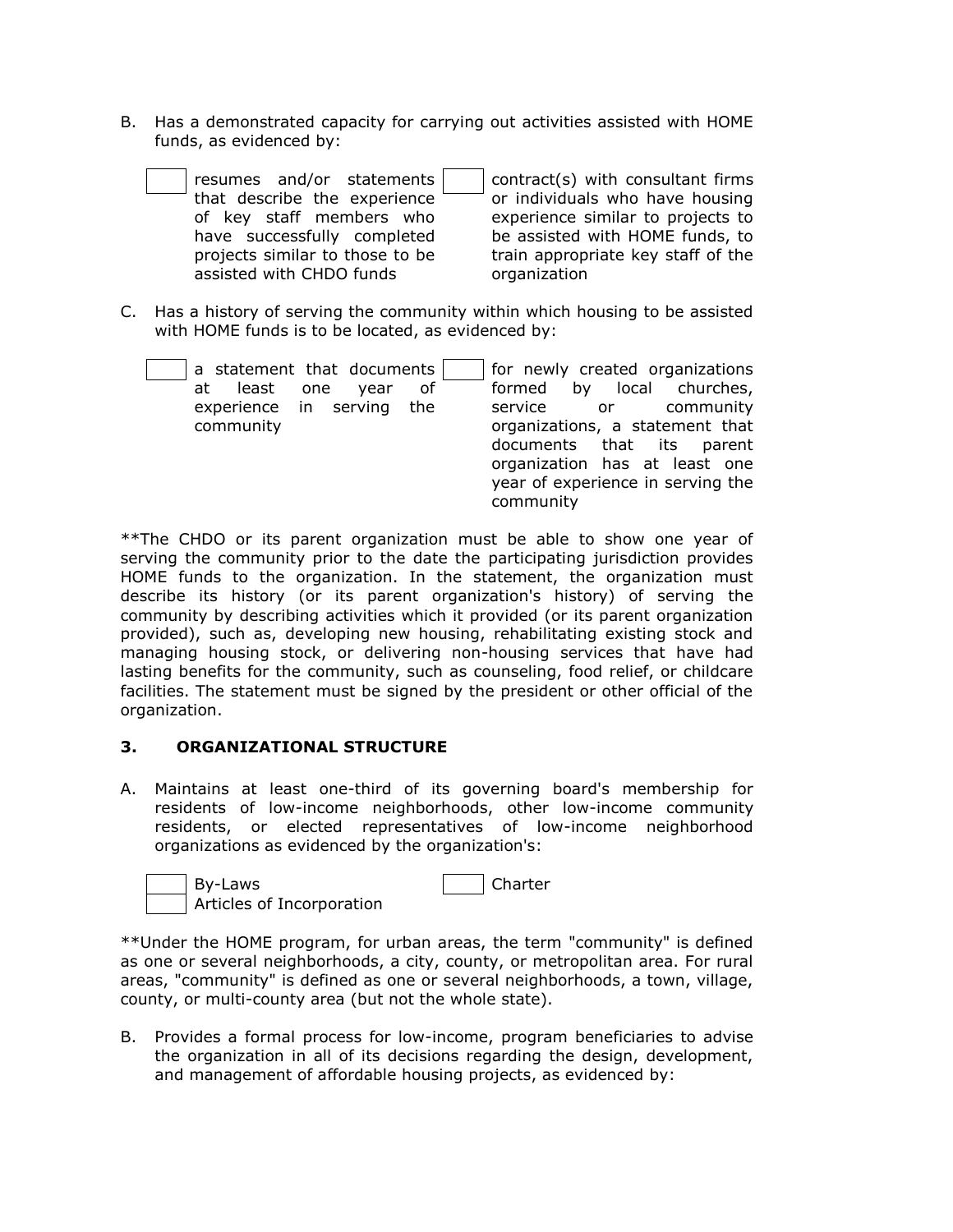|  | By-Laws | Resolutions                                                         |
|--|---------|---------------------------------------------------------------------|
|  |         | written statement of operating procedures approved by the governing |
|  | l bodv  |                                                                     |

C. A CHDO may be chartered by a State or local government, but the following restrictions apply: (1) the State or local government may not appoint more than one-third of the membership of the organization's governing body; (2) the board members appointed by the State or local government may not, in turn, appoint the remaining two-thirds of the board members; and (3) no more than one-third of the governing board members are public officials (including any employees of the City of Tampa), as evidenced by the organization's:



By-Laws Articles of Incorporation

|  | nan :<br>$-$ |
|--|--------------|
|--|--------------|

D. If the CHDO is sponsored or created by a for-profit entity, the for-profit entity may not appoint more than one-third of the membership of the CHDO's governing body, and the board members appointed by the for-profit entity may not, in turn, appoint the remaining two-thirds of the board members, as evidenced by the CHDO's:

By-Laws and Charter in the University of the University of the University of the U Articles of Incorporation

## **4. RELATIONSHIP WITH FOR-PROFIT ENTITIES**

A. The CHDO is not controlled, nor receives directions from individuals, or entities seeking profit from the organization, as evidenced by:

By-Laws **According to Memorandum** of Understanding (MOU)

- B. A Community Housing Development Organization may be sponsored or created by a for-profit entity, however both of the following items must be true:
	- the for-profit entity's primary purpose does not include the development or management of housing, as evidenced in the for-profit organization's By-Laws
	- the CHDO is free to contract for goods and services from vendor(s) of its own choosing, as evidenced in the CHDO's (select one):

| By-Laws                   | Charter |
|---------------------------|---------|
| Articles of Incorporation |         |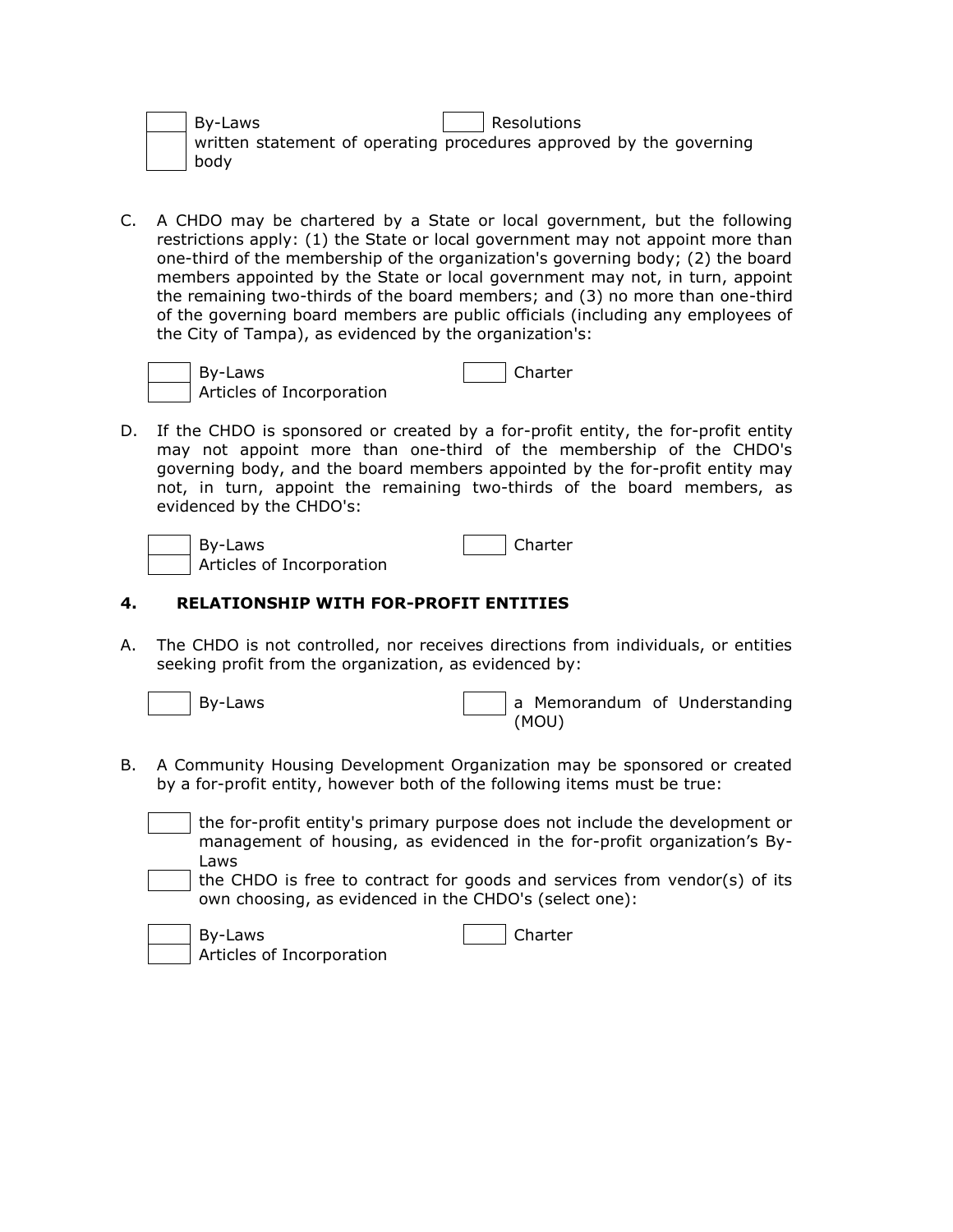## **CHDO BOARD OF DIRECTORS**

## **Please provide CHDO board members name and home address. Indicate residents that are low-income or live in a low-income neighborhood.**

| <b>Board Member</b> | <b>Address</b> | <b>Public</b><br><b>Official</b><br>(Yes / No) | Low<br><b>Income</b><br>(Yes / No) | Low<br><b>Income</b><br><b>Area</b><br>(Yes / No) |
|---------------------|----------------|------------------------------------------------|------------------------------------|---------------------------------------------------|
|                     |                |                                                |                                    |                                                   |
|                     |                |                                                |                                    |                                                   |
|                     |                |                                                |                                    |                                                   |
|                     |                |                                                |                                    |                                                   |
|                     |                |                                                |                                    |                                                   |
|                     |                |                                                |                                    |                                                   |
|                     |                |                                                |                                    |                                                   |
|                     |                |                                                |                                    |                                                   |
|                     |                |                                                |                                    |                                                   |
|                     |                |                                                |                                    |                                                   |
|                     |                |                                                |                                    |                                                   |
|                     |                |                                                |                                    |                                                   |
|                     |                |                                                |                                    |                                                   |

(Enter board member name, income or resident low-income location (51% low/mod)) **(No more than 1/3 of the board members may be public government officials)**